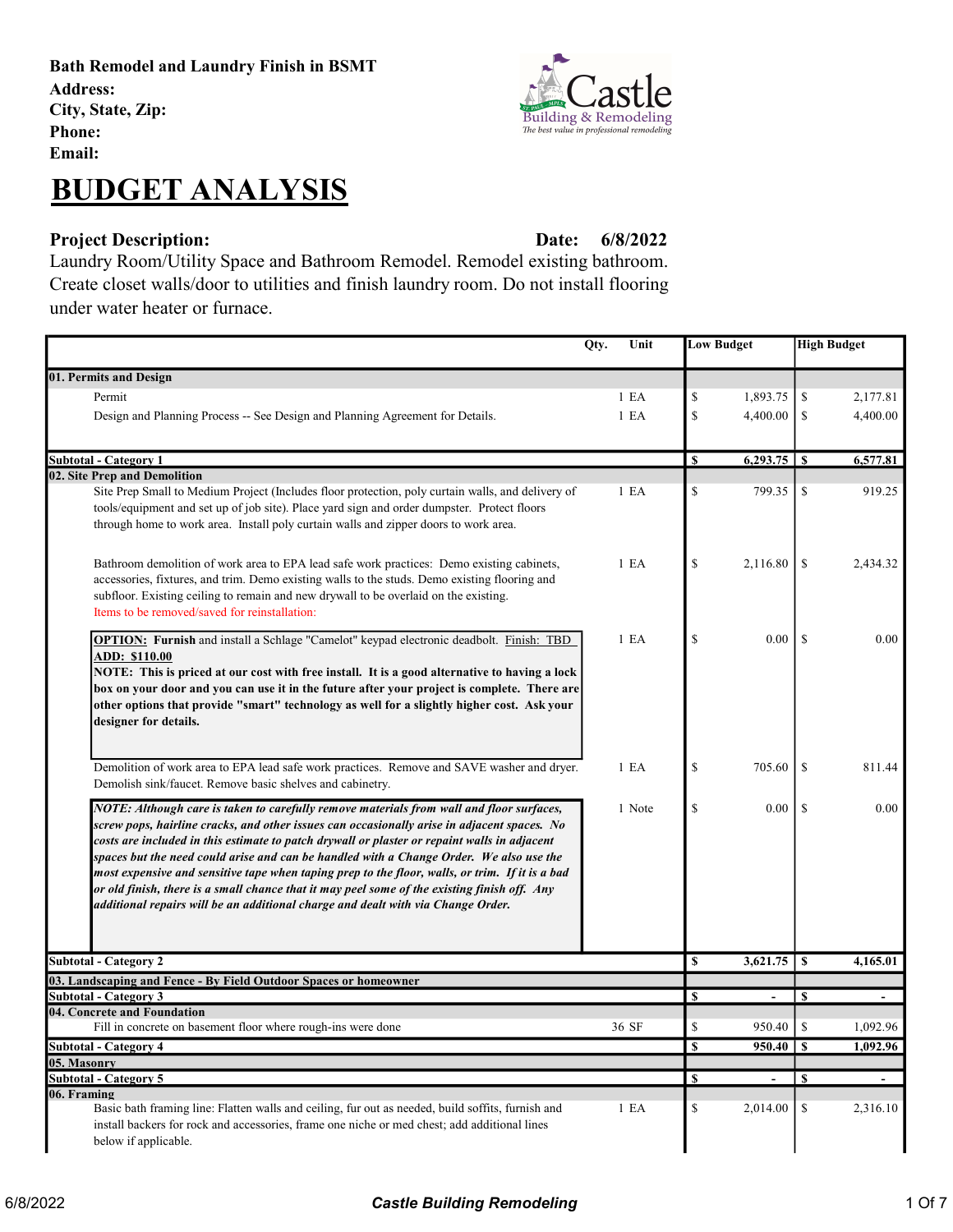| Frame a recessed medicine cabinet or custom shower niche or custom shower bench.                                                                                                                                                                                                                                                                                                                                                                                          | 1 E <sub>A</sub> | \$           | 224.53         | <sup>\$</sup> | 258.20                   |
|---------------------------------------------------------------------------------------------------------------------------------------------------------------------------------------------------------------------------------------------------------------------------------------------------------------------------------------------------------------------------------------------------------------------------------------------------------------------------|------------------|--------------|----------------|---------------|--------------------------|
| Provide and install a pocket door frame.                                                                                                                                                                                                                                                                                                                                                                                                                                  | 1 E <sub>A</sub> | \$           | 451.75         | \$            | 519.51                   |
| Basement or Attic interior wall framing (materials and labor)                                                                                                                                                                                                                                                                                                                                                                                                             | 16 LF            | \$           | 739.25         | \$            | 850.14                   |
| Subtotal - Category 6                                                                                                                                                                                                                                                                                                                                                                                                                                                     |                  | \$           | 3,429.52       | \$            | 3,943.95                 |
| 09. Roofing, Flashing, Gutters                                                                                                                                                                                                                                                                                                                                                                                                                                            |                  |              |                |               |                          |
| <b>Subtotal - Category 9</b>                                                                                                                                                                                                                                                                                                                                                                                                                                              |                  | \$           | $\overline{a}$ | \$            | $\overline{\phantom{a}}$ |
| 10. Exterior Trim, Porches and Decks                                                                                                                                                                                                                                                                                                                                                                                                                                      |                  |              |                |               |                          |
| <b>Subtotal - Category 10</b>                                                                                                                                                                                                                                                                                                                                                                                                                                             |                  | \$           |                | \$            |                          |
| 11. Siding, Soffit, and Fascia                                                                                                                                                                                                                                                                                                                                                                                                                                            |                  |              |                |               |                          |
| <b>Subtotal - Category 11</b>                                                                                                                                                                                                                                                                                                                                                                                                                                             |                  | \$           |                | $\mathbf S$   |                          |
| 12. Exterior Doors and Trim<br><b>Subtotal - Category 12</b>                                                                                                                                                                                                                                                                                                                                                                                                              |                  | \$           | $\blacksquare$ | \$            | $\blacksquare$           |
| 13. Windows                                                                                                                                                                                                                                                                                                                                                                                                                                                               |                  |              |                |               |                          |
| Furnish and install basement glass block windows - No larger than 3'-0"x2'-0"<br>NOTE: Assumes installed into cement foundation. Add \$ if in a limestone foundation.                                                                                                                                                                                                                                                                                                     | 3 EA             | \$           | 1,856.25       | \$            | 2,134.69                 |
| STYLE: Decora or ice scapes.<br>8 X 16 Vent (Y or N)                                                                                                                                                                                                                                                                                                                                                                                                                      |                  |              |                |               |                          |
| NOTE: Decora is not as private as ice scapes                                                                                                                                                                                                                                                                                                                                                                                                                              |                  |              |                |               |                          |
|                                                                                                                                                                                                                                                                                                                                                                                                                                                                           |                  |              |                |               |                          |
| <b>Subtotal - Category 13</b>                                                                                                                                                                                                                                                                                                                                                                                                                                             |                  | \$           | 1,856.25       | -S            | 2,134.69                 |
| 14. Plumbing                                                                                                                                                                                                                                                                                                                                                                                                                                                              |                  |              |                |               |                          |
| <b>NOTE TO CLIENTS:</b> During kitchen and bathroom remodels, the pipes (drains and<br>galvanized water lines) sit for extended periods of time with no water going through them.<br>The build up on the inside of the pipes dries up and sometimes can come free and clog either<br>a drain or water line, once the water is turned back on at the end of the project. There is no<br>money included to unclog a pipe if this happens and additional charges will occur. | 1 Note           | \$           | 0.00           | \$            | 0.00                     |
| <b>General Plumbing Note:</b> Any new waste or supply lines will be plastic, not copper or                                                                                                                                                                                                                                                                                                                                                                                |                  |              |                |               |                          |
| galvanized.                                                                                                                                                                                                                                                                                                                                                                                                                                                               |                  |              |                |               |                          |
| Plumbing permit                                                                                                                                                                                                                                                                                                                                                                                                                                                           | 1 E <sub>A</sub> | \$           | 343.75         | -S            | 395.31                   |
| Furnish and install pedestal sink with a chrome P-trap<br>Sink allowance \$390.00/ea.                                                                                                                                                                                                                                                                                                                                                                                     | 1 E <sub>A</sub> | $\mathbf S$  | 1,099.36       | <sup>\$</sup> | 1,264.27                 |
| Manufacturer:<br>Model #<br>Faucet spread:                                                                                                                                                                                                                                                                                                                                                                                                                                |                  |              |                |               |                          |
| Furnish and install sink faucet;<br>Sink faucet allowance \$300.00/ea.<br>Manufacturer:                                                                                                                                                                                                                                                                                                                                                                                   | 1 E <sub>A</sub> | \$           | 765.85         | <sup>\$</sup> | 880.73                   |
| Model $#$ :<br>Finish:<br>Furnish and install standard height fiberglass shower surround and pan;                                                                                                                                                                                                                                                                                                                                                                         | 1 E A            | $\mathbb{S}$ | 2,365.35       | -S            | 2,720.15                 |
| Shower surround allowance \$1000.00/ea.<br>Manufacturer:<br>Model #:<br>Color:                                                                                                                                                                                                                                                                                                                                                                                            |                  |              |                |               |                          |
| Furnish and install shower faucet, diverter and controller;<br>Shower faucet package allowance \$300.00/set<br>Manufacturer:                                                                                                                                                                                                                                                                                                                                              | 1 E A            | \$           | 928.36         | -S            | 1,067.62                 |
| Model #:<br>Finish:                                                                                                                                                                                                                                                                                                                                                                                                                                                       |                  |              |                |               |                          |
| Furnish and install toilet;<br>Toilet allowance \$300.00/ea.<br>Manufacturer:                                                                                                                                                                                                                                                                                                                                                                                             | 1 E A            | \$           | 765.86         | <sup>\$</sup> | 880.74                   |
| Model #:<br>Color:                                                                                                                                                                                                                                                                                                                                                                                                                                                        |                  |              |                |               |                          |
| Demo existing cast iron or concrete laundry tub and related plumbing                                                                                                                                                                                                                                                                                                                                                                                                      | 1 E A            | \$           | 406.25         | \$            | 467.19                   |
| Furnish and install laundry sink; includes single, free standing utility tub laundry tub and basic<br>faucet; Tub and faucet allowance \$150.00/set                                                                                                                                                                                                                                                                                                                       | 1 E A            | $\mathbb{S}$ | 920.43         | \$            | 1,058.49                 |
| Basement laundry plumbing rough-in                                                                                                                                                                                                                                                                                                                                                                                                                                        | 1 E A            | \$           | 2,250.00       | \$            | 2,587.50                 |
| <b>Subtotal - Category 14</b>                                                                                                                                                                                                                                                                                                                                                                                                                                             |                  | \$           | 9,845.21       | \$            | 11,321.99                |
| <b>15. HVAC</b>                                                                                                                                                                                                                                                                                                                                                                                                                                                           |                  |              |                |               |                          |
| Mechanical permit                                                                                                                                                                                                                                                                                                                                                                                                                                                         | 1 E A            | $\mathbb S$  | 312.50         | \$            | 359.38                   |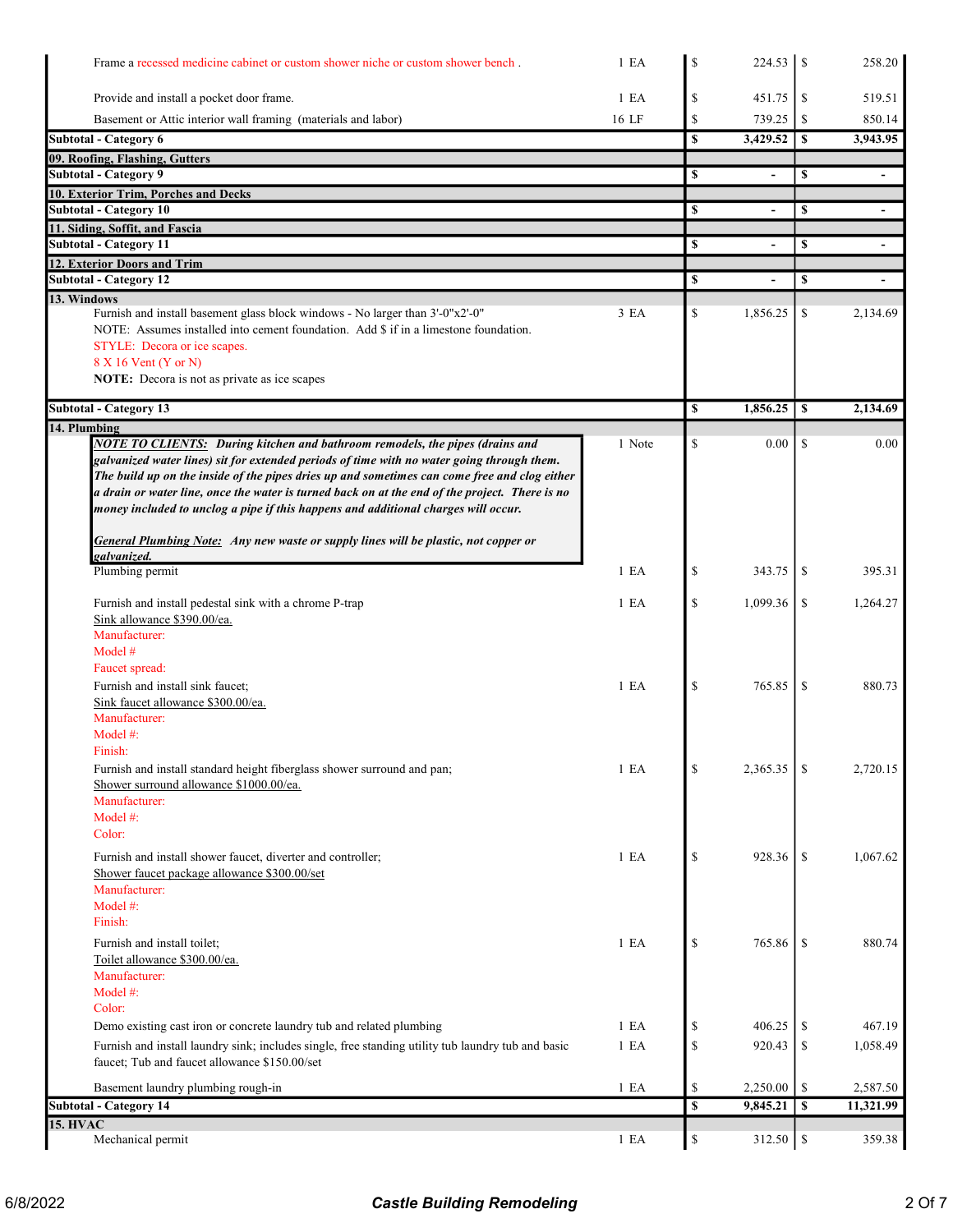| Install new bathroom vent fan and vent to the exterior.                                                                                                                                                                                                                                                                                                                                                                                                                                                  | 1 E A            | $\mathbb{S}$                      |          |               | 1,006.25 |
|----------------------------------------------------------------------------------------------------------------------------------------------------------------------------------------------------------------------------------------------------------------------------------------------------------------------------------------------------------------------------------------------------------------------------------------------------------------------------------------------------------|------------------|-----------------------------------|----------|---------------|----------|
| Relocate supply air or return air vent                                                                                                                                                                                                                                                                                                                                                                                                                                                                   | 2 EA             | \$                                | 1,100.00 | S             | 1,265.00 |
| <b>Subtotal - Category 15</b>                                                                                                                                                                                                                                                                                                                                                                                                                                                                            |                  | \$                                | 2,287.50 | S             | 2,630.63 |
| 16. Electrical                                                                                                                                                                                                                                                                                                                                                                                                                                                                                           |                  |                                   |          |               |          |
| <b>Electrical Permit</b>                                                                                                                                                                                                                                                                                                                                                                                                                                                                                 | 1 E <sub>A</sub> | \$                                | 231.25   | \$            | 265.94   |
| Specify device color:                                                                                                                                                                                                                                                                                                                                                                                                                                                                                    | 1 E A            | \$                                | 0.00     | \$            | 0.00     |
| White, light almond, or ivory are standard. PICK ONE                                                                                                                                                                                                                                                                                                                                                                                                                                                     |                  |                                   |          |               |          |
| Specify switch style<br>Pole or Decora. PICK ONE                                                                                                                                                                                                                                                                                                                                                                                                                                                         |                  |                                   |          |               |          |
|                                                                                                                                                                                                                                                                                                                                                                                                                                                                                                          |                  |                                   |          |               |          |
| Bathroom price for electrical (Includes GFCI Outlet to code, new switches and wiring in bath,<br>and Lutron push button timer switch for the bath fan).                                                                                                                                                                                                                                                                                                                                                  | 1 E A            | \$                                | 1,875.00 | \$            | 2,156.25 |
| NOTE: Battery operated smoke detector and CO by homeowner. Will all need to be<br>functional and placed per code. Code requires each floor have one smoke detector. In<br>addition, any bedroom needs a smoke detector. Also there must be a carbon monoxide<br>detector within 10 feet of each bedroom. **If the rest of the home does not meet the above<br>code, homeowner will be responsible to update or if homeowner prefers, Castle will perform<br>updates and a change order will be issued**" | 1 Note           | \$                                | 0.00     | <sup>\$</sup> | 0.00     |
| NOTE: No wiring for security, doorbell, TV, speakers or phone is included in pricing. If<br>any low voltage wires are found in a wall being opened up, additional costs to re-route them<br>will occur.                                                                                                                                                                                                                                                                                                  | 1 Note           | \$                                | $0.00\,$ | <sup>\$</sup> | 0.00     |
| CBR furnish and elec install above mirror light fixture;<br>Fixture allowance \$100.00/ea.<br>Manufacturer:<br>Model #:<br>Finish:                                                                                                                                                                                                                                                                                                                                                                       | 1 E A            | \$                                | 272.50   | \$            | 313.38   |
| CBR furnish and elec install light fixture;<br>Fixture allowance \$150.00/ea.<br>Manufacturer:<br>Model #:<br>Finish:                                                                                                                                                                                                                                                                                                                                                                                    | 2 EA             | \$                                | 680.00   | \$            | 782.00   |
| NOTE: For all home owner provided fixtures, there may be additional install costs for more<br>complicated fixtures. ALL light fixtures must be specified prior to contract signing and be<br>UL listed to pass inspection. All material issues related to materials supplied by owner are<br>the responsibility of the owner to resolve. Extra trade partner trip charges may apply for<br>return visits if material issues can not be resolved in timely manner.                                        | 1 Note           | \$                                | $0.00\,$ | -S            | 0.00     |
| CBR furnish, HVAC install, and Elec wire bath fan:<br>Panasonic, • FV-0510VS1 Whisper Value 50/80/100 CFM Low Profile, 0.3-1.3 sones, 3 3/8"<br>Housing Depth - UL listed for wall and ceiling installation, Energy Star Qualified - DC Fan<br>Motor<br>See hvac for install/venting.                                                                                                                                                                                                                    | 1 E <sub>A</sub> | \$                                | 313.78   | \$            | 360.84   |
| Finished basement price for electrical - finished laundry room                                                                                                                                                                                                                                                                                                                                                                                                                                           | 192 SF           | \$                                | 2,520.00 | <sup>\$</sup> | 2,898.00 |
| Furnish and install recessed can lights                                                                                                                                                                                                                                                                                                                                                                                                                                                                  | 3 EA             | $\mathbb{S}% _{t}\left( t\right)$ | 431.25   | \$            | 495.94   |
|                                                                                                                                                                                                                                                                                                                                                                                                                                                                                                          |                  |                                   |          |               |          |
| <b>Subtotal - Category 16</b>                                                                                                                                                                                                                                                                                                                                                                                                                                                                            |                  | \$                                | 6,323.78 | \$            | 7,272.34 |
| 17. Insulation                                                                                                                                                                                                                                                                                                                                                                                                                                                                                           |                  |                                   |          |               |          |
| Rim joists 3" spray foam insulation; Please note - spray foam insulation requires people and pets<br>to vacate the home for 24 hours while the insulation is curing                                                                                                                                                                                                                                                                                                                                      | 33 LF            | \$                                | 247.50   | \$            | 284.63   |
| Basement energy walls 2" spray foam insulation; Please note - spray foam insulation requires<br>people and pets to vacate the home for 24 hours while the insulation is curing                                                                                                                                                                                                                                                                                                                           | 231 SF           | \$                                | 1,082.81 | \$            | 1,245.23 |
| <b>Subtotal - Category 17</b>                                                                                                                                                                                                                                                                                                                                                                                                                                                                            |                  | \$                                | 1,330.31 | \$            | 1,529.86 |
| 18. Drywall                                                                                                                                                                                                                                                                                                                                                                                                                                                                                              |                  |                                   |          |               |          |
| Furnish and install 5/8" drywall on ceilings with smooth finish                                                                                                                                                                                                                                                                                                                                                                                                                                          | 232 SF           | \$                                | 1,450.00 | \$            | 1,667.50 |
| Furnish and install 1/2" drywall on walls with smooth finish                                                                                                                                                                                                                                                                                                                                                                                                                                             | 504 SF           | \$                                | 3,024.00 | \$            | 3,477.60 |
| <b>Subtotal - Category 18</b>                                                                                                                                                                                                                                                                                                                                                                                                                                                                            |                  | \$                                | 4,474.00 | $\mathbf{s}$  | 5,145.10 |
| 19. Tile and Stone<br><b>Subtotal - Category 19</b>                                                                                                                                                                                                                                                                                                                                                                                                                                                      |                  | \$                                |          | \$            |          |
| 20. Millwork, Doors, Hardware                                                                                                                                                                                                                                                                                                                                                                                                                                                                            |                  |                                   |          |               |          |
| Rehang existing door                                                                                                                                                                                                                                                                                                                                                                                                                                                                                     | 1 E A            | \$                                | 44.10    | \$            | 50.72    |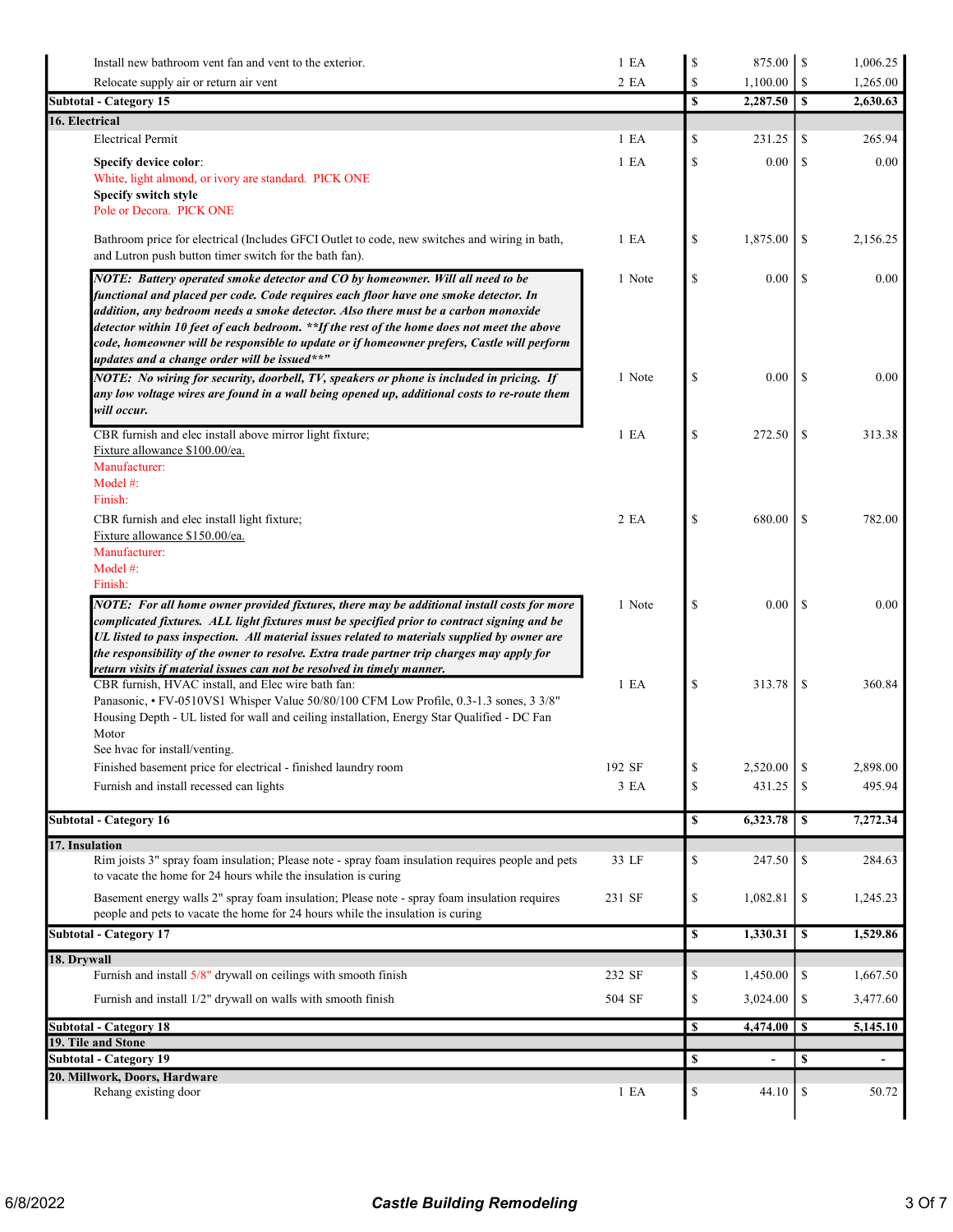| <b>Subtotal - Category 20</b>                                                                                        |        | $\mathbb S$  | 5,098.16 | $\overline{\mathbf{s}}$ | 5,862.89 |
|----------------------------------------------------------------------------------------------------------------------|--------|--------------|----------|-------------------------|----------|
| Style (locking, passage, etc.):<br>Finish color:                                                                     |        |              |          |                         |          |
| Furnish and install pocket door hardware<br>Allowance: \$50.00<br>Manufacturer/model #:                              | 1 E A  | \$           | 156.95   | \$                      | 180.49   |
| Finish:                                                                                                              |        |              |          |                         |          |
| Manufacturer/model #:<br>Style (wall mount, hinge mount, etc.):                                                      |        |              |          |                         |          |
| Allowance: \$5.00                                                                                                    |        |              |          |                         |          |
| Furnish and install door stop                                                                                        | 2 EA   | \$           | 32.64    | <sup>\$</sup>           | 37.54    |
| Style (locking, passage, etc.):<br>Finish:                                                                           |        |              |          |                         |          |
| Allowance: \$30.00<br>Manufacturer/model #:                                                                          |        |              |          |                         |          |
| Furnish and install door knob/handle hardware                                                                        | 2 EA   | \$           | 150.56   | <sup>\$</sup>           | 173.14   |
| Brand/model#:                                                                                                        |        |              |          |                         |          |
| Core: solid or hollow                                                                                                |        |              |          |                         |          |
| Furnish and install a pocket door. See jamb/stop line above. See framing for pocket door frame<br>Species:<br>Style: | 1 E A  | \$           | 538.55   | \$                      | 619.33   |
|                                                                                                                      |        |              |          |                         |          |
| Core: solid or hollow                                                                                                |        |              |          |                         |          |
| Style:<br>Brand/model #:                                                                                             |        |              |          |                         |          |
| Species:                                                                                                             |        |              |          |                         |          |
| Jamb: wood or sheetrock opening<br>Hinge finish:                                                                     |        |              |          |                         |          |
| Furnish and install a bi-fold door. Figured PER set of 2 slabs. See jamb/stop line above.                            | 1 E A  | \$           | 875.15   | \$                      | 1,006.42 |
| Core: solid or hollow                                                                                                |        |              |          |                         |          |
| Style:<br>Brand/model#:                                                                                              |        |              |          |                         |          |
| Species:                                                                                                             |        |              |          |                         |          |
| Furnish and install a pre-hung door<br>Hinge finish:                                                                 | 1 EA   | $\mathbb{S}$ | 659.25   | \$                      | 758.14   |
|                                                                                                                      |        |              |          |                         |          |
| Brande/stop profile #: or standard will be provided<br>Jamb depth:                                                   |        |              |          |                         |          |
| Furnish and install pocket or bi-fold door jamb and wood stop<br>Species:                                            | 1 E A  | \$           | 266.50   | \$                      | 306.48   |
| Stool detail (thickness/extension) and apron detail (height, profile #):                                             |        |              |          |                         |          |
| "Picture framed": Y or N                                                                                             |        |              |          |                         |          |
| Size:<br>Brand/profile #:                                                                                            |        |              |          |                         |          |
| Species:                                                                                                             |        |              |          |                         |          |
| Moderate window and door casing - NOTE: Assumes 2 1/4"casing and "picture framed"<br>windows                         | 120 LF | \$           | 1,221.72 | \$                      | 1,404.98 |
| Brand/profile #:                                                                                                     |        |              |          |                         |          |
| Profile #:                                                                                                           |        |              |          |                         |          |
| Species:<br>Size:                                                                                                    |        |              |          |                         |          |
| Moderate base molding - NOTE: Assumes 1 piece shorter base                                                           | 73 LF  | \$           | 743.21   | \$                      | 854.69   |
| Size:<br>Brand/profile #:                                                                                            |        |              |          |                         |          |
| Species:                                                                                                             |        |              |          |                         |          |
| Base shoe molding                                                                                                    | 73 LF  | S            | 409.53   | <sup>\$</sup>           | 470.96   |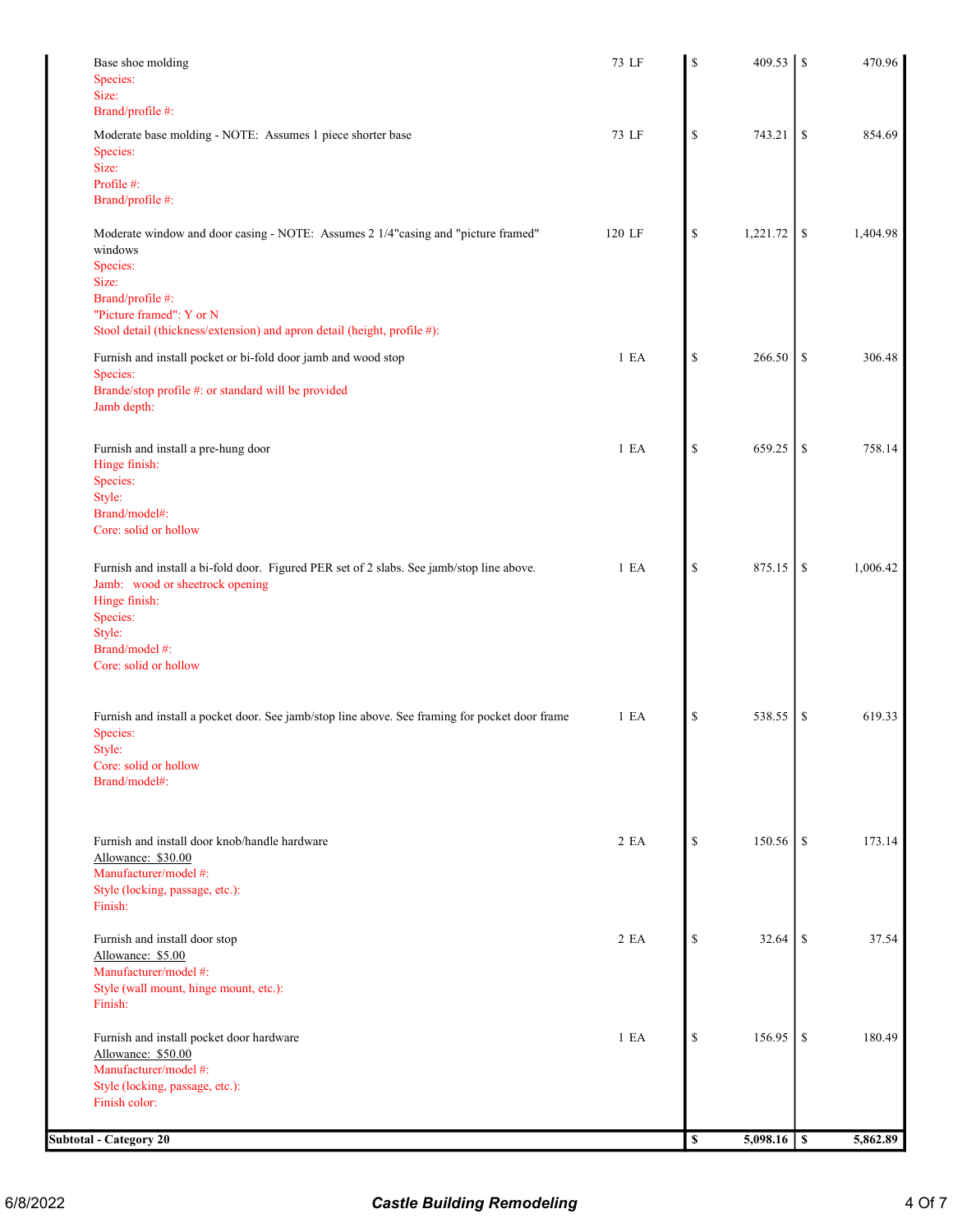| 21. Cabinetry, Countertops and Appliances                                                                                                                                                   |                  |                                                                       |             |               |           |
|---------------------------------------------------------------------------------------------------------------------------------------------------------------------------------------------|------------------|-----------------------------------------------------------------------|-------------|---------------|-----------|
| Furnish and install recessed medicine cabinet (includes all hardware). Custom - TBD                                                                                                         | 1 E A            | \$                                                                    | 610.25      | \$            | 701.79    |
| Knobs and pulls will be installed on all cabinet doors and drawers.                                                                                                                         | 19 EA            | $\mathbb{S}$                                                          | 278.67      | -S            | 320.47    |
| Allowance: \$7.00/ea.                                                                                                                                                                       |                  |                                                                       |             |               |           |
| Manufacturer:                                                                                                                                                                               |                  |                                                                       |             |               |           |
| Size:                                                                                                                                                                                       |                  |                                                                       |             |               |           |
| Model #:                                                                                                                                                                                    |                  |                                                                       |             |               |           |
| Finish:                                                                                                                                                                                     |                  |                                                                       |             |               |           |
| Meet delivery, unload, and unpack cabinets.                                                                                                                                                 | 1 E A            | \$                                                                    | 264.60      | \$            | 304.29    |
| <b>CABINET SPECS:</b>                                                                                                                                                                       | 1 E <sub>A</sub> | $\mathbb{S}$                                                          | 0.00        | \$            | 0.00      |
| Cabinet Line: Crystal Current or Crystal Keyline                                                                                                                                            |                  |                                                                       |             |               |           |
| Box Type: Frameless, Framed, Inset                                                                                                                                                          |                  |                                                                       |             |               |           |
| Door Construction: MDF or Wood                                                                                                                                                              |                  |                                                                       |             |               |           |
| Door Style:                                                                                                                                                                                 |                  |                                                                       |             |               |           |
| Drawer Style: 5 piece or slab                                                                                                                                                               |                  |                                                                       |             |               |           |
| Drawer box construction: Interior material: select one- natural melamine on particle board<br>substrate standard or natural basswood veneer on plywood substrate upgrade, white melamine on |                  |                                                                       |             |               |           |
| particle board substrate option for current frameless, or all plywood green core box with natural                                                                                           |                  |                                                                       |             |               |           |
| maple veneer if keyline; finished interiors of any cabinets would be noted on plans.                                                                                                        |                  |                                                                       |             |               |           |
| <b>Wood Species:</b>                                                                                                                                                                        |                  |                                                                       |             |               |           |
| Finish: paint or stain                                                                                                                                                                      |                  |                                                                       |             |               |           |
| Color:                                                                                                                                                                                      |                  |                                                                       |             |               |           |
| Sheen:                                                                                                                                                                                      |                  |                                                                       |             |               |           |
| Specialties: (distressing, highlights, etc.)                                                                                                                                                |                  |                                                                       |             |               |           |
| Crown:                                                                                                                                                                                      |                  |                                                                       |             |               |           |
| Shoe: Yes                                                                                                                                                                                   |                  |                                                                       |             |               |           |
| Finished end: Furniture groove finished end (standard) or optional upgrade to flush finished                                                                                                |                  |                                                                       |             |               |           |
| Any applied doors or end panels to sides or backs of cabinets will be noted on plans. If not on                                                                                             |                  |                                                                       |             |               |           |
| drawing, not included.                                                                                                                                                                      |                  |                                                                       |             |               |           |
| Any accessories will be noted on plan. If accessory provided by Castle and not Cabinet                                                                                                      |                  |                                                                       |             |               |           |
| Crystal - Current line: Furnish and install base cabinets - stained or painted wood                                                                                                         | 6 LF             | \$                                                                    | 2,049.00    | \$            | 2,356.35  |
| Crystal - Current line: Furnish and install upper cabinets - stained or painted wood                                                                                                        | 6 LF             | $\mathbb{S}% _{t}\left( t\right) \equiv\mathbb{S}_{t}\left( t\right)$ | 1,954.20    | \$            | 2,247.33  |
| Crystal - Current line: Furnish and install pantry/linen cabinets - stained or painted wood                                                                                                 | 4 LF             | \$                                                                    | 3,582.40    | \$            | 4,119.76  |
|                                                                                                                                                                                             |                  |                                                                       |             |               |           |
| Plastic laminate countertops will be installed.                                                                                                                                             | 12 SF            | $\mathbb{S}$                                                          | 525.00      | \$            | 603.75    |
| Manufacturer:                                                                                                                                                                               |                  |                                                                       |             |               |           |
| Color:                                                                                                                                                                                      |                  |                                                                       |             |               |           |
| <b>Edge Profile:</b>                                                                                                                                                                        |                  |                                                                       |             |               |           |
| <b>APPLIANCES:</b>                                                                                                                                                                          | 1 Note           | S                                                                     | $0.00$   \$ |               | 0.00      |
| NOTE: Client to communicate with appliance supplier regarding delivery of appliances they                                                                                                   |                  |                                                                       |             |               |           |
| purchased and arrange to meet/receive delivery themselves. The project manager will be in                                                                                                   |                  |                                                                       |             |               |           |
| communication with client regarding that timing.                                                                                                                                            |                  |                                                                       |             |               |           |
|                                                                                                                                                                                             |                  |                                                                       |             |               |           |
| Washer and dryer: Plumber to do all final hook-ups and install.                                                                                                                             | 1 E A            | \$                                                                    | 300.00      | <sup>\$</sup> | 345.00    |
| Make/model #:                                                                                                                                                                               |                  |                                                                       |             |               |           |
| Dimensions:                                                                                                                                                                                 |                  |                                                                       |             |               |           |
|                                                                                                                                                                                             |                  |                                                                       |             |               |           |
| <b>Subtotal - Category 21</b>                                                                                                                                                               |                  | \$                                                                    | 9,564.12    | l s           | 10,998.74 |
| 22. Specialties                                                                                                                                                                             |                  |                                                                       |             |               |           |
| Furnish bathroom accessories - 24" towel bar, towel ring and toilet paper holder. Moderate                                                                                                  | 1 E A            | \$                                                                    | 188.55      | \$            | 216.83    |
| Allowance \$40.00. Install included for 3 items.                                                                                                                                            |                  |                                                                       |             |               |           |
| Manufacturer:                                                                                                                                                                               |                  |                                                                       |             |               |           |
| Model/spec #:<br>Finish color:                                                                                                                                                              |                  |                                                                       |             |               |           |
|                                                                                                                                                                                             |                  |                                                                       |             |               |           |
|                                                                                                                                                                                             |                  |                                                                       |             |               |           |
| Framed glass sliding door for shower. Alumax model 650s, clear glass, 3/8" glass, silver finish.                                                                                            | 1 E A            | \$                                                                    | 1,974.20    | \$            | 2,270.33  |
| Includes install.                                                                                                                                                                           |                  |                                                                       |             |               |           |
| <b>Subtotal - Category 22</b>                                                                                                                                                               |                  | \$                                                                    | 2,162.75    | \$            | 2,487.16  |
| 23. Flooring                                                                                                                                                                                |                  |                                                                       |             |               |           |
| Floor prep. Smoothing, leveling, etc.                                                                                                                                                       | 2 HR             | $\mathbb{S}% _{t}\left( t\right)$                                     | 200.00      | $\mathbb{S}$  | 230.00    |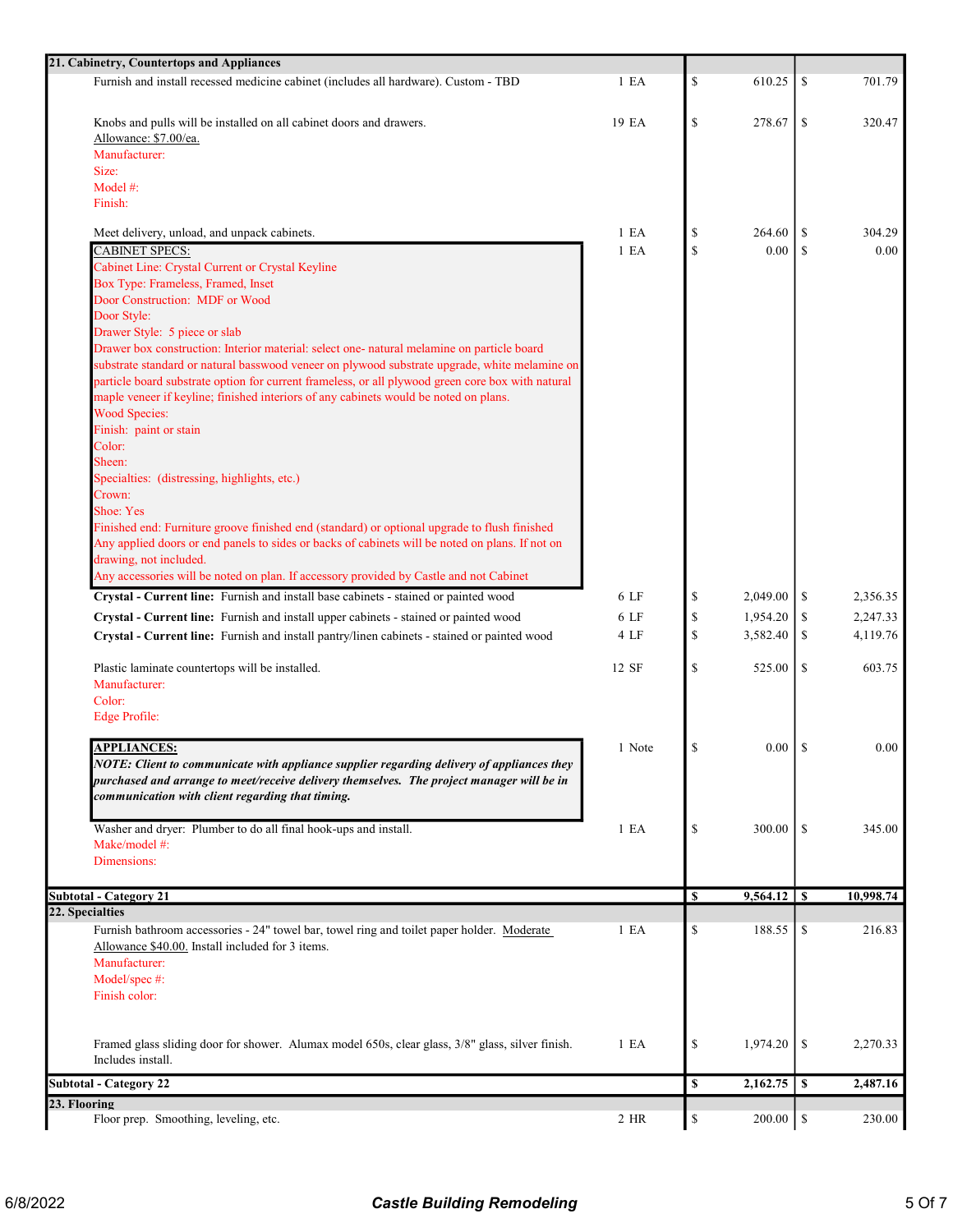| Floor transitions.                                                                                                                                                                      | 2EA              | \$           | 188.20          | \$.           | 216.43   |
|-----------------------------------------------------------------------------------------------------------------------------------------------------------------------------------------|------------------|--------------|-----------------|---------------|----------|
| Description<br>Type:                                                                                                                                                                    |                  |              |                 |               |          |
| Finish:                                                                                                                                                                                 |                  |              |                 |               |          |
| Furnish and install luxury vinyl tile on floor. Mannington Adura FLEX, plank or tile (Non-                                                                                              | 232 SF           | \$           | 3,422.12        | \$            | 3,935.43 |
| grouted)                                                                                                                                                                                |                  |              |                 |               |          |
| Allowance \$4.90 sf<br>Line/series:                                                                                                                                                     |                  |              |                 |               |          |
| Color:                                                                                                                                                                                  |                  |              |                 |               |          |
| Tile size:                                                                                                                                                                              |                  |              |                 |               |          |
| <b>Subtotal - Category 23</b>                                                                                                                                                           |                  | \$           | 3,810.32        | \$            | 4,381.86 |
| 24. Painting and Decorating                                                                                                                                                             |                  |              |                 |               |          |
| Prime and painting ceilings using low VOC Paint.<br><b>COLOR:</b> Standard flat ceiling white                                                                                           | 232 SF           | \$           | 484.30          | \$            | 556.95   |
|                                                                                                                                                                                         |                  |              |                 |               |          |
|                                                                                                                                                                                         |                  |              |                 |               |          |
| Prime and paint walls using low VOC Paint.<br>Manufacturer:                                                                                                                             | 504 SF           | $\mathbb{S}$ | 1,039.50        | \$            | 1,195.43 |
| Color name and #:                                                                                                                                                                       |                  |              |                 |               |          |
| Sheen:                                                                                                                                                                                  |                  |              |                 |               |          |
| Priming and painting of base molding and/or casing. NOTE: Our standard is low VOC for                                                                                                   | 193 LF           | \$           | 844.38          | \$            | 971.03   |
| woodwork, although may not be able to use low VOC primer due to existing stain/wood                                                                                                     |                  |              |                 |               |          |
| condition- tbd. Will use low VOC primer when able.                                                                                                                                      |                  |              |                 |               |          |
| Manufacturer:                                                                                                                                                                           |                  |              |                 |               |          |
| Color name and $#$ :<br>Sheen: (satin is standard)                                                                                                                                      |                  |              |                 |               |          |
|                                                                                                                                                                                         |                  |              |                 |               |          |
| Priming and painting of a door both sides. Includes the jamb of the unit. NOTE: Our standard<br>is low VOC for woodwork, although may not be able to use low VOC primer due to existing | 4 EA             | $\mathbb{S}$ | 650.00          | \$            | 747.50   |
| stain/wood condition- tbd. Will use low VOC primer when able.                                                                                                                           |                  |              |                 |               |          |
| Manufacturer:                                                                                                                                                                           |                  |              |                 |               |          |
| Color name and $#$ :                                                                                                                                                                    |                  |              |                 |               |          |
| Sheen: (satin is standard)<br>Sub paint or stain match- per                                                                                                                             | 1 E <sub>A</sub> | \$           | 62.50           | \$            | 71.88    |
| NOTE: Please note that when the homeowner is doing the painting, they are responsible for                                                                                               | 1 Note           | $\mathbb{S}$ | 0.00            | \$            | 0.00     |
| caulking, filling nail holes, and repairing minor wall and ceiling dings. There will need to                                                                                            |                  |              |                 |               |          |
| be a few rounds of touch-ups, due to the nature of construction, and that falls under the                                                                                               |                  |              |                 |               |          |
| scope of the painter.                                                                                                                                                                   |                  |              |                 |               |          |
|                                                                                                                                                                                         |                  |              |                 |               |          |
| <b>Subtotal - Category 24</b>                                                                                                                                                           |                  | <b>S</b>     | $3,080.68$   \$ |               | 3,542.78 |
| 25. Clean Up and Debris Removal<br>Disposal and clean-up - remove all site prep, wipe down and broom sweep area. Haul all extra                                                         | 1 E A            | \$           | 430.64          | \$            | 495.23   |
| material off site.                                                                                                                                                                      |                  |              |                 |               |          |
|                                                                                                                                                                                         |                  |              |                 |               |          |
| St. Paul Daily street use permit for dumpster - Charged per day. Day $1-30 = $8/day$ . Days 31-                                                                                         | 90 Day           | \$           | 720.00          | -S            | 720.00   |
| $120 = $10$ /day. Weekends count too. If dumpster can be placed on driveway or lawn this can<br>cost can be saved.                                                                      |                  |              |                 |               |          |
| NOTE: If the dumpster is required to be moved for plowing or street cleaning, there will be                                                                                             |                  |              |                 |               |          |
| additional charges for moving it and replacing it after the street work is complete.                                                                                                    |                  |              |                 |               |          |
|                                                                                                                                                                                         |                  |              |                 |               |          |
| ADD number of days, dumpster is estimated to be needed over 30 days                                                                                                                     | 60 DAYS          | \$           | 420.00          | \$            | 420.00   |
| <b>DUMPSTER NOTE:</b> If the dumpster is placed on the street, and the city calls a snow                                                                                                | 0 EA             | \$           | $0.00\,$        | <sup>\$</sup> | 0.00     |
| emergency or street cleaning, there will be an additional \$200 charge per move or violation via a                                                                                      |                  |              |                 |               |          |
| change order. Sometimes it will get moved, sometimes it will just get fined. The charge is the<br>same either way.                                                                      |                  |              |                 |               |          |
|                                                                                                                                                                                         |                  |              |                 |               |          |
| 20 Yard roll-off dumpster - 10 ton maximum NOTE: for 30 days only. Use line above for                                                                                                   | 1 E A            | \$           | 418.75          | \$            | 481.56   |
| estimated days over 30 days                                                                                                                                                             |                  |              |                 |               |          |
| Regular portable restroom (one month)                                                                                                                                                   | 3 EA             | \$           | 637.50          | <sup>\$</sup> | 733.13   |
| NOTE: This cost can be saved if home owner is ok with making a bathroom in the house                                                                                                    |                  |              |                 |               |          |
| available to Castle and it's trade partners                                                                                                                                             |                  |              |                 |               |          |
| <b>Subtotal - Category 25</b>                                                                                                                                                           |                  | \$           | 2,626.89        | \$            | 2,849.92 |